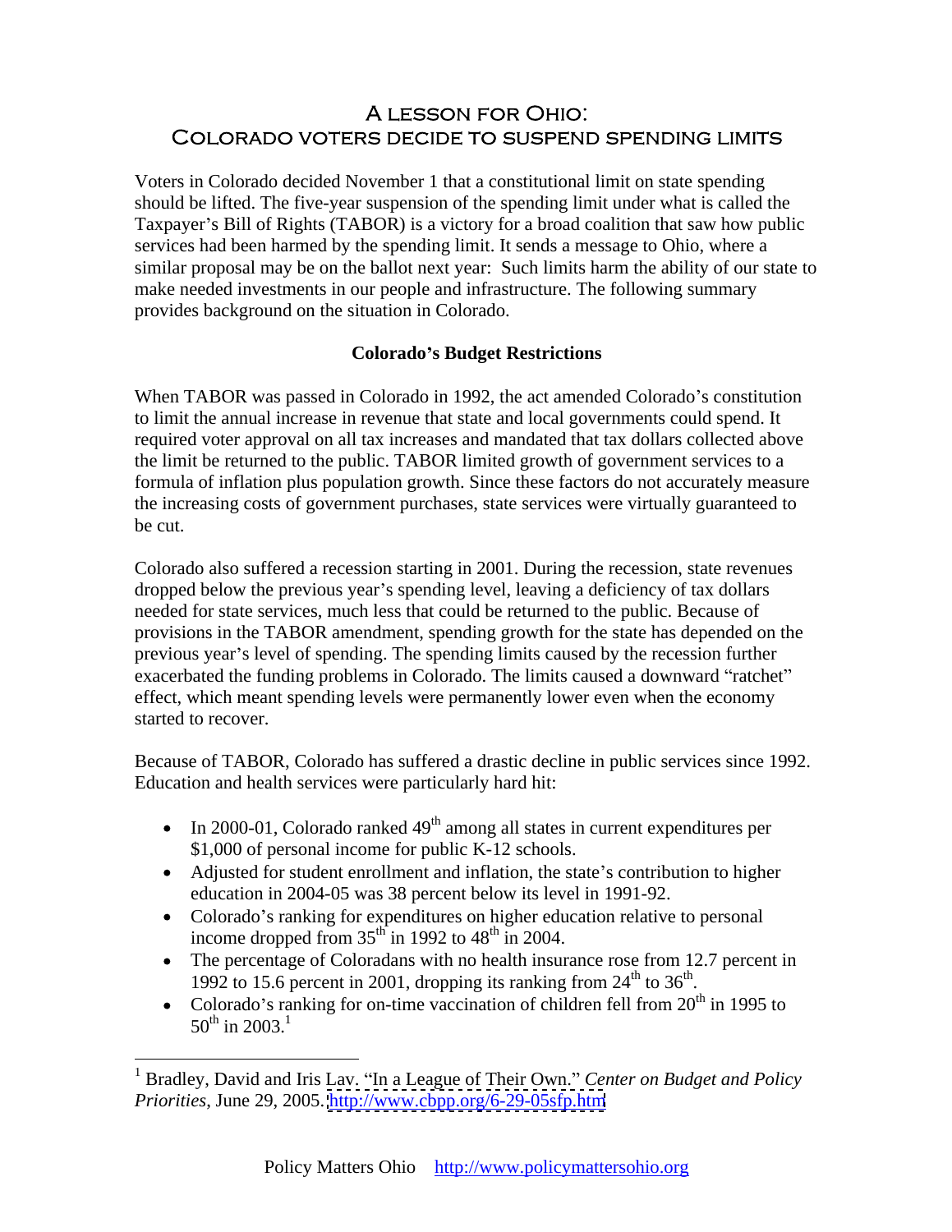## **The 2005 Referenda**

The Colorado constitution requires a popular vote to temporarily override the TABOR budget limits. Accordingly, to deal with the shortfalls caused by TABOR, Coloradans placed two referenda on the 2005 ballot:

Referendum C allows the state to spend revenue collected by the elimination of TABOR refunds for the next five years, estimated at \$3.7 billion. It will establish a new spending base equal to the maximum revenue collected in any year during the initial five-year period, reducing the "ratchet" effect that permanently reduces later spending if revenues decline in a recession year. The referendum specifies that revenue retained be used to fund health care, public education, and transportation projects.

A second proposal, Referendum D, would have permitted the state to borrow up to \$2.1 billion to be used for transportation projects, construction and maintenance projects for public education, and local fire and police pension obligations. Referendum D, which would only have taken effect upon the passage of Referendum C, was voted down by a narrow margin.

### **Support for Suspending TABOR limits**

Support for suspending the TABOR spending limit came from a broad spectrum of citizens. Educators, healthcare workers, nonprofit associations, firefighters, and road construction crews were recognizable supporters who would benefit from a return to reasonable state funding levels. The Colorado Nonprofit Association, which represents the state's 17,000 nonprofits, as well as other leading organizations such as Pikes Peak United Way, and Colorado State University, were also visible supporters of the initiatives. However, just as prominent in the campaign to suspend the spending limit were the business leaders of the state. The Colorado Association of Commerce and Industry urged all members and businesses to educate their workers about the imminent shortfalls in the state budget should the referenda fail.<sup>2</sup> Commerce and economic development groups in fifteen major communities supported the suspension of the TABOR limits, as did Colorado Concern, a group of 80 top CEOs and business leaders in Colorado. Even the Chamber of Commerce in Colorado Springs, the community that originated the TABOR amendment, endorsed putting the spending limit on hold. This broad coalition counted Colorado's Republican governor, Bill Owens, in its number. Owens, a longtime TABOR supporter, was concerned about Colorado's deteriorating ratings on measures of health, education, and the environment, as well as the deteriorating infrastructure of the state. He was a vocal proponent of suspending the spending limit.<sup>3</sup> The governor did not want to be faced with a state budget that, according to an October 20 memo by his budget director, would have had

<sup>&</sup>lt;sup>2</sup> Lewis, Al. "Big Business Hungry for C, D Passage." *Denver Post*, October 16, 2005. [http://www.denverpost.com/legislature/ci\\_3120954](http://www.denverpost.com/legislature/ci_3120954)

<sup>3</sup> Frates, Chris. Verdict Out on Governor s Future. *Denver Post*, November 2, 2005. [http://www.denverpost.com/politics/ci\\_3173638](http://www.denverpost.com/politics/ci_3173638)